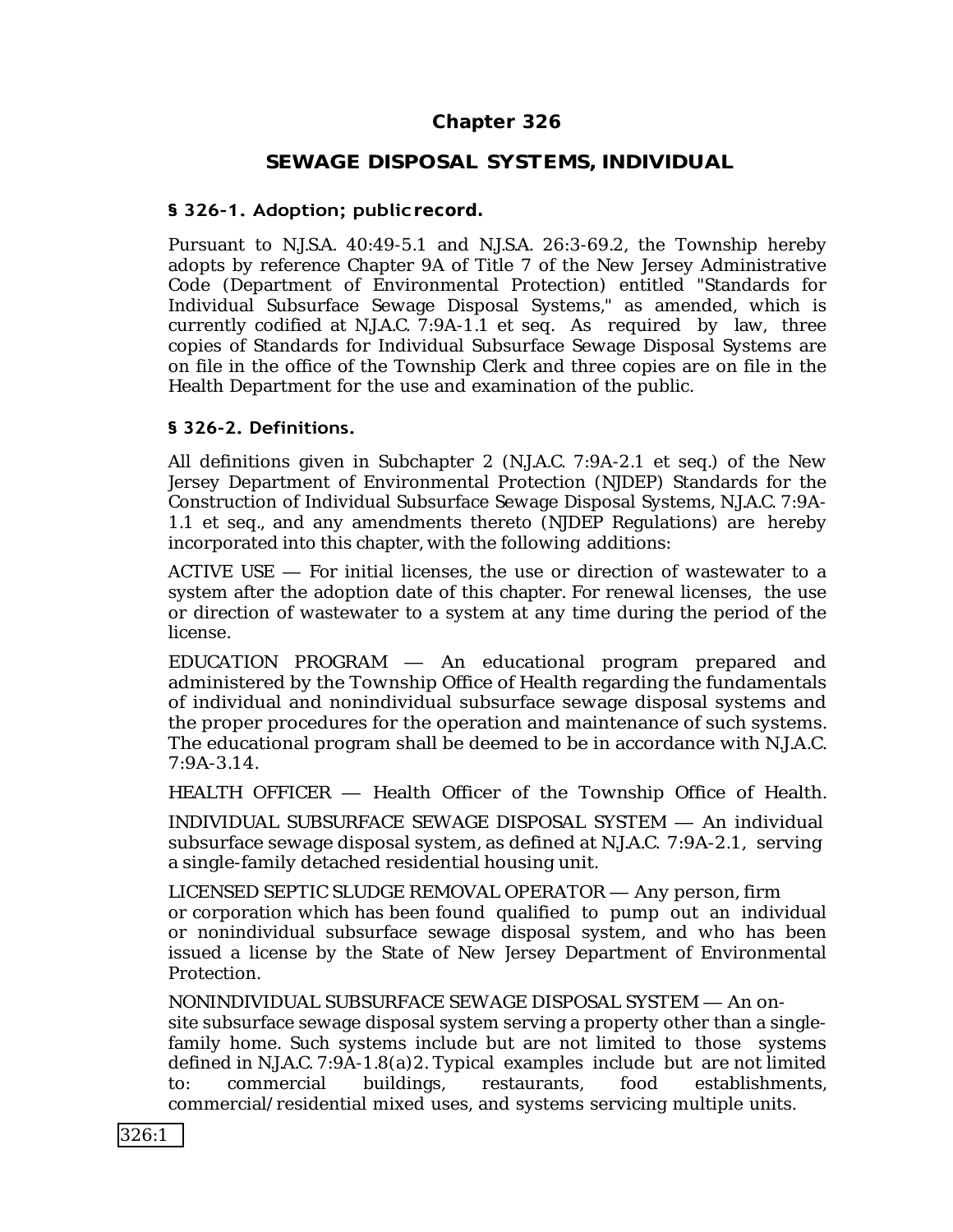OPERATOR'S LICENSE — A license issued to an applicant pursuant to this chapter for the operation of an individual or nonindividual subsurface sewage disposal system.

OWNER OR OPERATOR — The person who owns or leases the realty upon which an individual or nonindividual subsurface sewage disposal system is located and/or the person who uses or operates said system. The owner of the realty and the operator of the system, if different, are jointly and severally liable for the obligations imposed bythis chapter.

PLOT PLAN — A sketch drawn by the owner/operator, or agent on their behalf, showing the type (if known) and location of the individual or nonindividual subsurface sewage disposal system servicing the property, as well as the location and type of any on-site water supply. All plots shall be drawn to scale and list the dimensions used.

RETAIL FOOD ESTABLISHMENT — An operation that:

- A. Stores, prepares, packages, serves, vends or otherwise provides food for human consumption, such as a restaurant; satellite or catered feeding location; catering operation if the operation provides food directly to a consumer or to a conveyance used to transport people; market; vending location; conveyance used to transport people; institution; or food bank; and
- B. Relinquishes possession of food to a consumer directly, or indirectly through a delivery service, such as home delivery of grocery orders or restaurant takeout orders, or delivery serve that is provided by common carriers.

SYSTEM — An individual or nonindividual subsurface sewage disposal system, including all of the component parts thereof.

## **§ 326-3. New subsurface sewage disposal systems.**

No new subsurface sewage disposal system shall be placed in operation, nor shall new dwellings or buildings or additions thereto be sold or occupied which must rely on such a system for sewage disposal, until the Township Department of Health and Human Services shall have issued a certificate indicating that the subsurface sewage disposal system has been located and constructed in compliance with the terms of the permit issued and the requirements of this Code. Issuance of such certificate shall not be required for alterations to an existing individual subsurface sewage disposal system. The Township Department of Health and Human Services may issue such a certificate if an engineer licensed to practice professional engineering in the State of New Jersey submits a signed written statement to the Township Department of Health and Human Services that the subsurface sewage disposal system has been located and constructed in accordance with the terms of the permit issued and the requirements of this Code.

## **§ 326-4. Scope; applicability; exemptions.**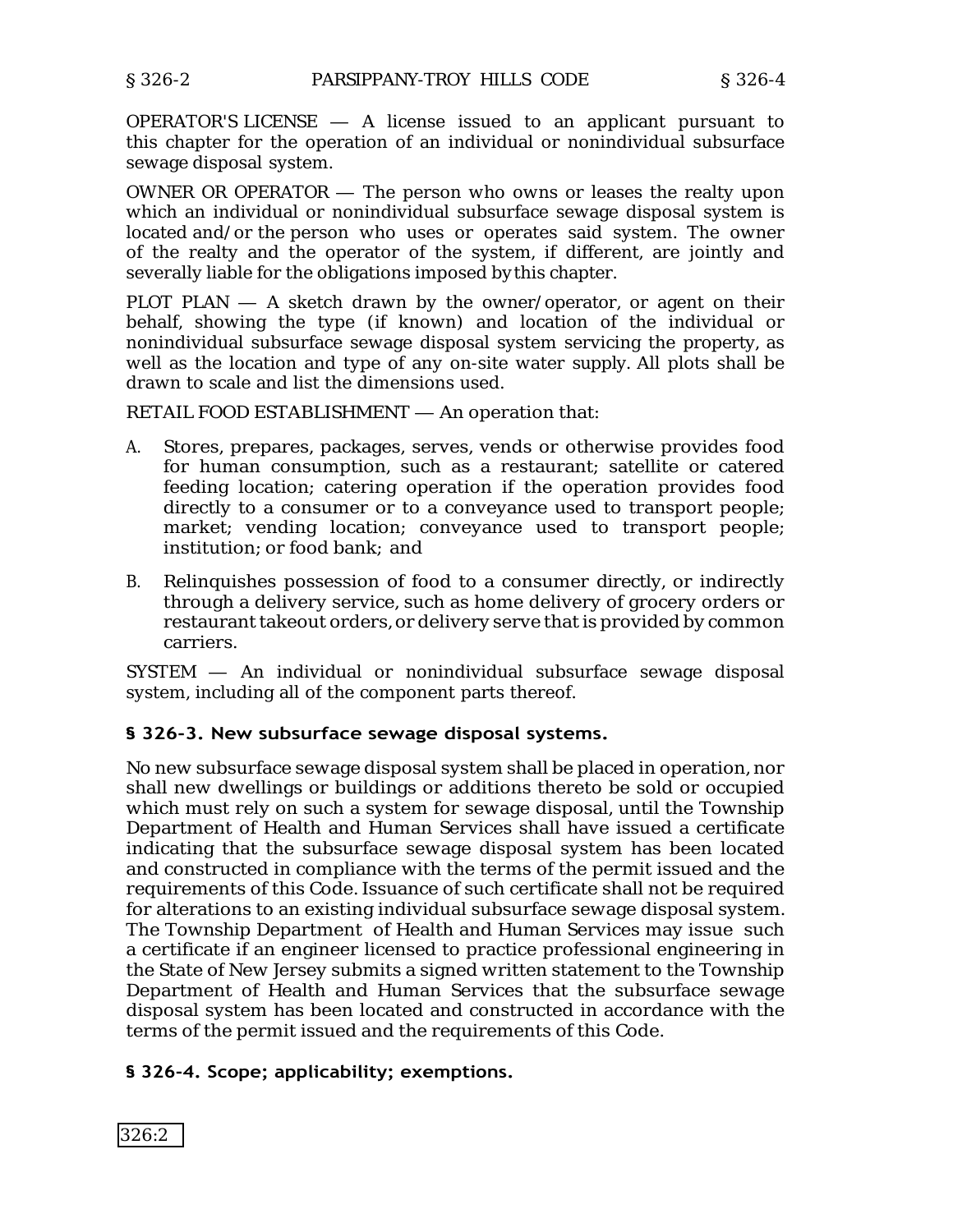#### § 326-4 SEWAGE DISPOSAL SYSTEMS, INDIVIDUAL § 326-5

- A. Scope. The owner and/or occupant of any realty improvement serviced by an individual or nonindividual on-site subsurface sewage disposal system located in the Township shall be subject to all of the requirements of this chapter.
- B. Applicability. No person within the Township area shall operate an individual or nonindividual subsurface sewage disposal system unless such construction, installation, alteration, maintenance or operation is in accordance with all applicable sanitary regulations and this chapter.
- C. Exemptions. Any system not in active use shall be exempted from this chapter. The Township Office of Health may require an owner or operator of a system seeking exemption under this section to submit proof in the form acceptable to the Township Office of Health so as to qualify for this exemption.

## **§ 326-5. License required.**

- A. License to operate required. No owner or occupant of a property in the Township upon which an individual or nonindividual subsurface sewage disposal system is located shall use or operate the system unless a currently valid license to operate the system has been issued by the Township Department of Health and Human Services in accordance with the schedule herein to the owner of the property on which the system is located.
	- (1) In addition to the issuance of an initial license for an existing system as specified in this section, the Township Department of Health and Human Services or its designee may issue a license to operate and educational information relative to the proper operation and maintenance practices (pursuant to N.J.A.C. 7:9A-3.14) to the owner or occupant of a property upon one or more of the following events:
		- (a) Issuance of a certificate of compliance for a new system;
		- (b) Issuance of a certificate of compliance for the alteration of an existing system; or
		- (c) Renewal of an existing certificate of compliance.
	- (2) All licenses issued pursuant to this section shall be on a form provided by the Township Department of Health and Human Services. Once issued, a license shall be transferable upon change of ownership or occupancy of the premises for which the license has been issued. A fee as provided in this section shall accompany each application for a license or renewal. The initial applicationfor a license shall include a plot plan showing the location of the septic system (both the tank and the disposal area) and of any private water source on the property. The plot plan shall also include the general location, if known, of any wells, and septic systems on adjoining properties.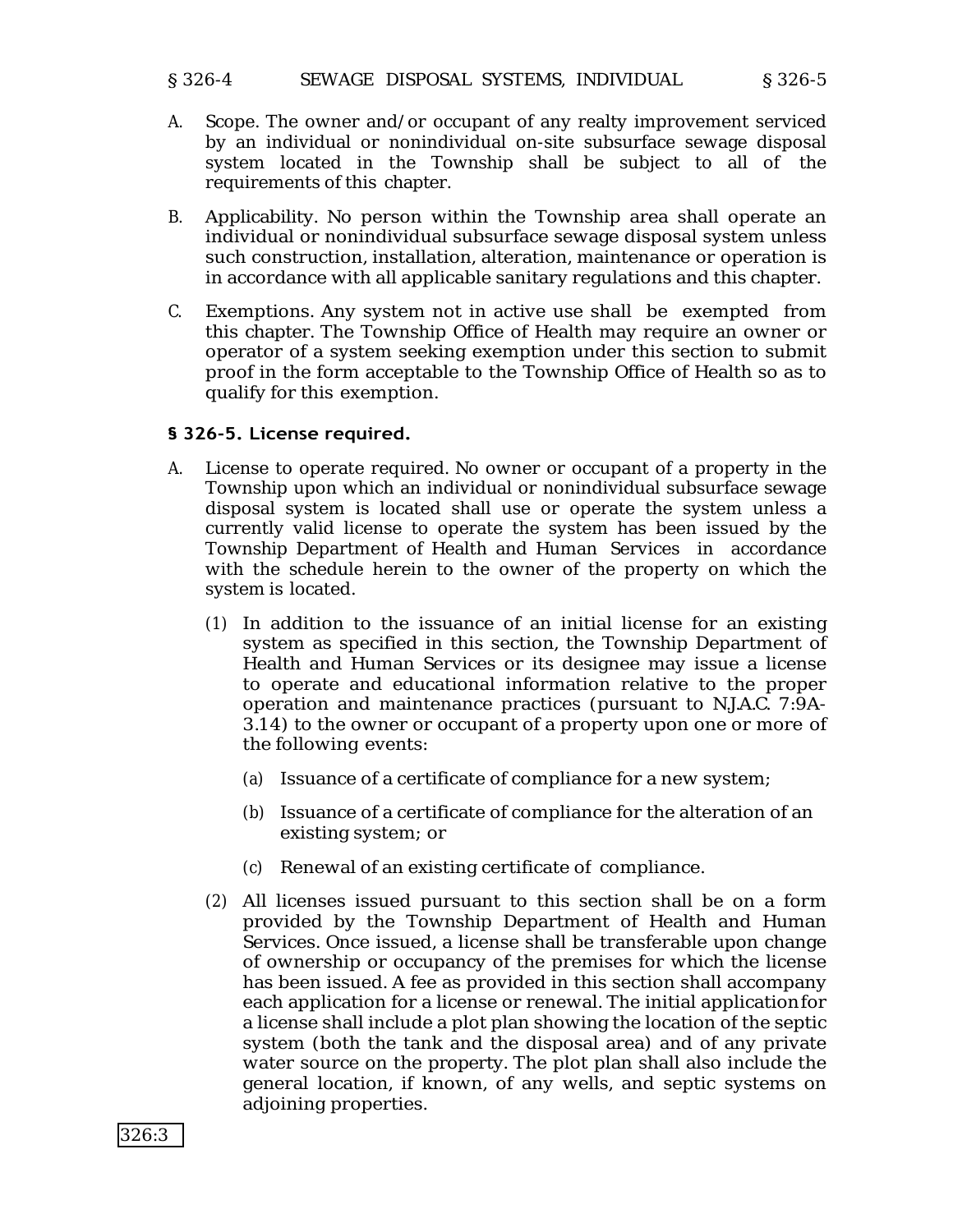- **B.** Initial license. The Township Department of Health and Human Services shall notify all owners of property not connected to the Township sewer system, in writing, of the requirement to obtain a license to operate, or for continued operation of, a subsurface sewage disposal system. Said notice shall include a copy of this chapter and shall specify the deadline to apply for an initial license, which shall be, at a minimum, 90 days from receipt of the notice. Applications for an initial license to operate for an existing subsurface sewage disposal system shall include the fees, documents and certifications required for the renewal of a license to operate as set forth in this section. **[Amended 7-24-2018 by Ord. No. 2018:09]**
- C. Expiration and renewal. The license to operate shall expire on December 31 of the third year after the date of issuance. The Township Department of Health and Human Services shall notify the licensee or its designee at least 90 days before the license expires and shall direct the owner or operator to apply for a renewal of the license. The renewal notice shall include educational materials relative to the proper operation and maintenance practice for such systems in accordance with N.J.A.C. 7:9A-3.14.
	- (1) Requirements for renewal. The Township Department of Health and Human Services shall not renew the license unless the licensee has submitted the following to the Township Department ofHealth and Human Services:
		- (a) Evidence that the septic tank (or in the case of an alternate system, the comparable component of such system) has been pumped by a licensed septic sludge removal operator as required herein; or
		- (b) Submission of a septic system inspection report on a form approved by the Township Department of Health and Human Services indicating that the system has been maintained, is not in need of pumping, and is functioning in conformance with the requirements of this chapter. Any such inspection shall be conducted in accordance with any NJDEP approved protocol, guidance or regulations. If the inspection indicates that a pumpout of the tank or other maintenance, alteration, or repair of the system is necessary, the Township Department of Health and Human Services shall issue a notice of pumping, alteration or repair. Following pumpout or other maintenance, alteration or repair of the system, the owner/operator shall submit to the Township Department of Health and Human Services a completed alteration/pumpout report prepared and signed by the person performing the required work. No person shall test an individual or nonindividual subsurface sewage disposal system in a manner that will adversely affect the functioning of the system. Hydraulic loading shall not be applied in excess of the design flow capacity. All solids shall have been removed from the septic tank and/or grease trap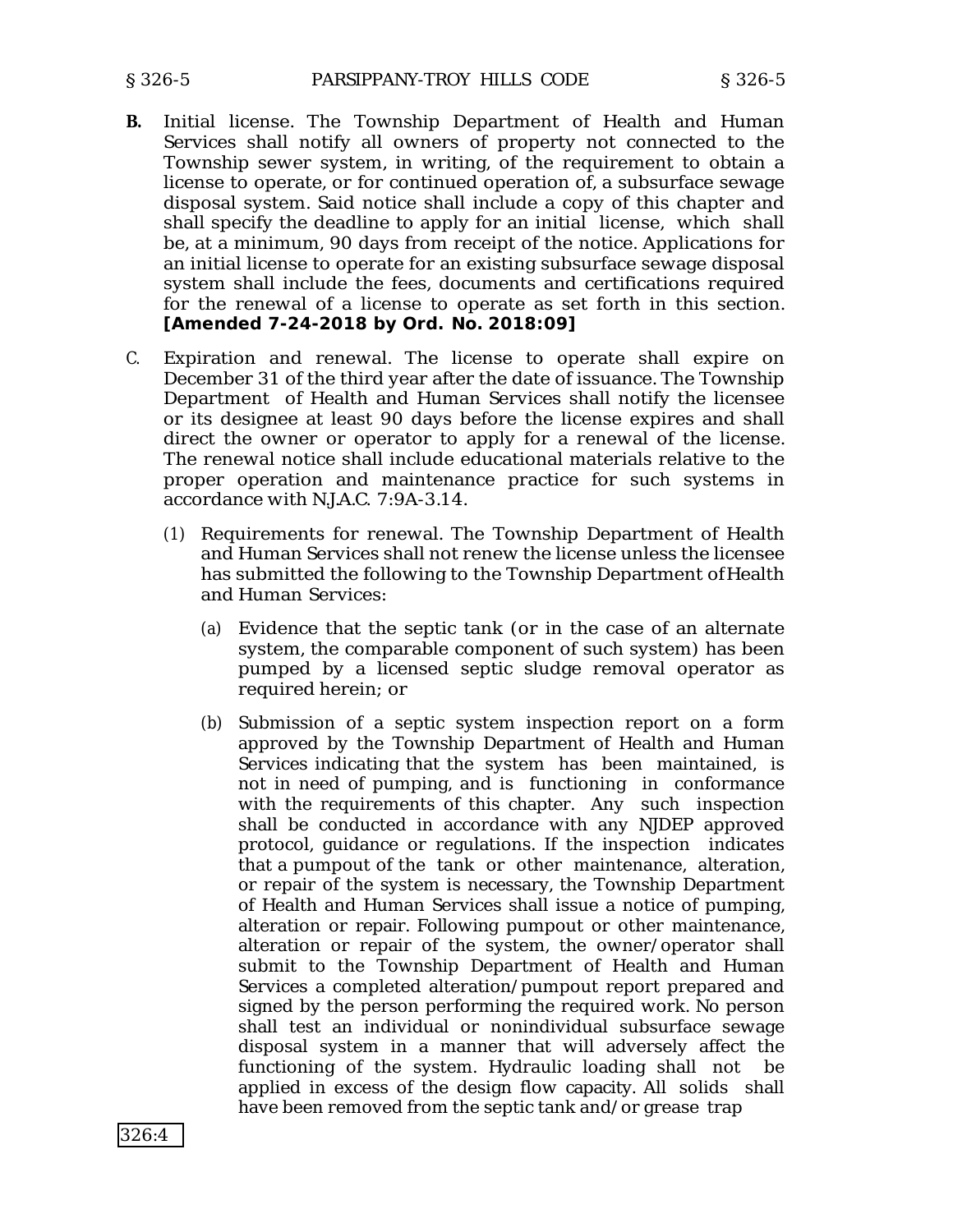#### § 326-5 SEWAGE DISPOSAL SYSTEMS, INDIVIDUAL § 326-5

prior to testing unless the hydraulic loading is applied at a point that will bypass the septic tank and/or grease trap. Said form shall be prepared, completed and certified by:

- [1] A licensed septic installer;
- [2] A NJDEP registered inspector;
- [3] A NJDEP registered waste hauler;
- [4] A licensed professional engineer;
- [5] A licensed health officer or registered environmental health specialist; or
- [6] Any other person acceptable to the Township Department of Health and Human Services.
- (c) Any such inspection under this section shall include but not be limited to the following:
	- [1] A complete walkover of the septic field;
	- [2] Measurement of the effluent in inspection ports, (if any) and a reading of the groundwater monitoring port when such ports were included in the original septic design; and
	- [3] An inspection of baffles and internal integrity of the tank.
- (2) Renewal term. Any license renewed under this section shall expire on December 31 of the third year following the date of renewal.
- (3) As a condition precedent to a license renewal, the owner or operator shall pay the fees required by this section.
- D. Suspension of license. The Township Department of Health and Human Services or its designee may suspend or revoke the license to operate under the following circumstances:
	- (1) It has been determined that the system is malfunctioning based upon criteria provided for in N.J.A.C. 7:9A-3.4(a) and the licensee fails to take steps to correct said malfunction as directed by the Township Department of Health and Human Services;
	- (2) The owner or operator violates any provision of this chapter with respect to operation and maintenance of the system; or
	- (3) The owner or operator denies the right of entry to a properly credentialed representative of the Township Department of Health and Human Services, or to the New Jersey Department of Environmental Protection (NJDEP), as required in N.J.A.C. 7:9A-3.19, or in any way interferes with the administration or enforcement of this chapter.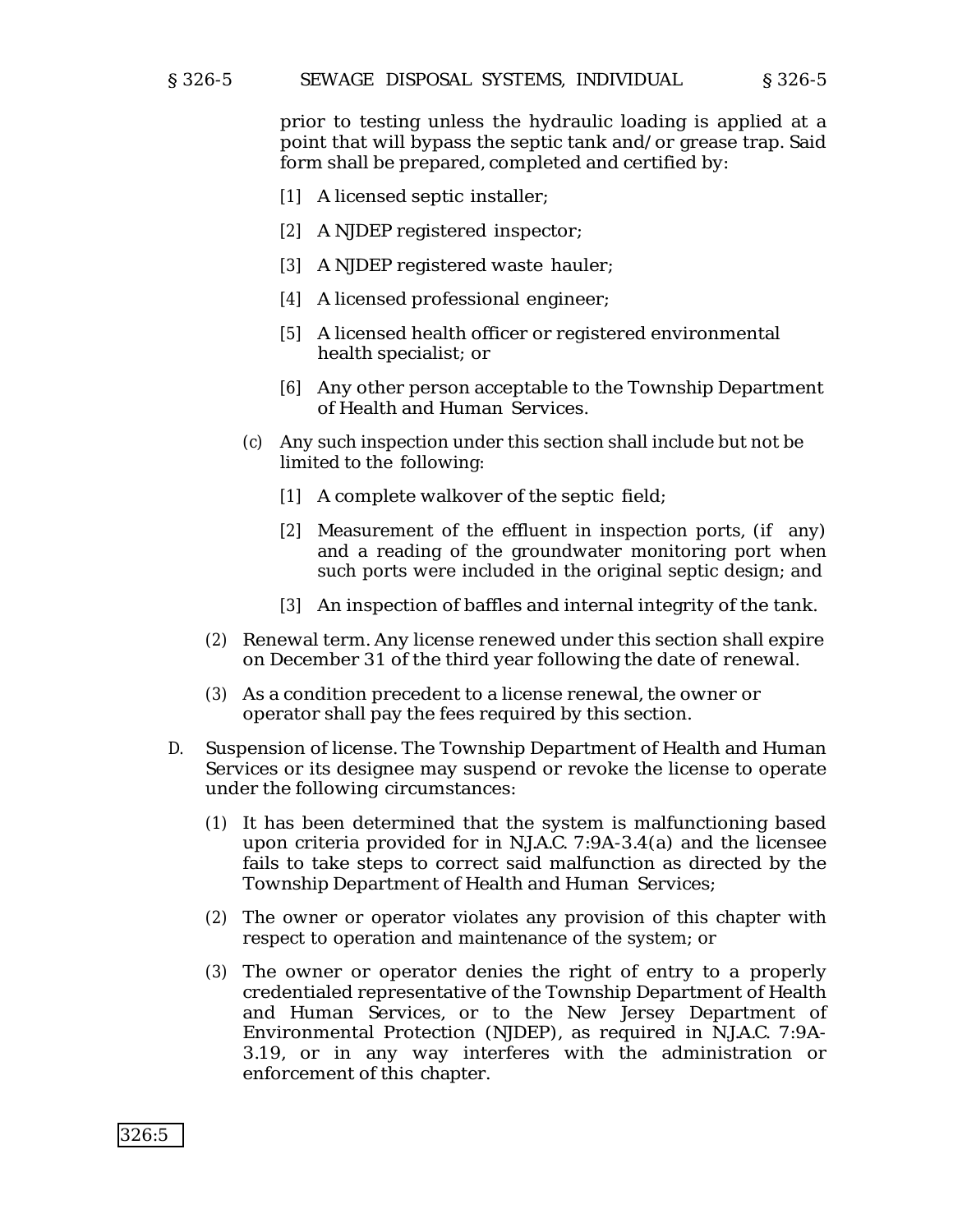- E. Modified term of license. The Township Department of Health and Human Services may on its own initiative, upon notice and opportunity to the property owner or operator for a hearing, or upon application of a property owner or system operator, alter the time period of a license to operate. The Township Department of Health and Human Services may consider the following factors in determining that a more frequent licensing renewal or pumping/inspection schedule may be necessary:
	- (1) Limited size of the septic tank or disposal field;
	- (2) The fact that the existing system may be a cesspool;
	- (3) The age of the system;
	- (4) Past history of malfunction or other noncompliance;
	- (5) Location of the existing system in a flood hazard, wetland area, wetland transition zone or other environmentally sensitive area; or
	- (6) Proximity of the system to a well or water body.
- F. Special licensing requirements for retail food handling establishments. A license to operate for a retail food handling establishment shall expire one year after issuance. The owner of said establishment shall have the right to apply to the Township Department of Health and Human Services for a longer license renewal period, but in no case shall the license renewal period exceed three years. In considering any such application, the Township Department of Health and Human Services may consider the establishment's demonstrated compliance history with management of the system.

#### **§ 326-6. System requirements.**

- A. General requirements for subsurface sewage disposal systems. The following requirements pertain to all subsurface sewage disposal systems.
	- (1) The subsurface sewage disposal system shall be used only for the disposal of wastes of the type and origin provided for in the approved engineering design. No permanent or temporary connection shall be made to any source of wastes, wastewater or clean water other than those plumbing fixtures which are normally present within the type of facility indicated in the approved engineering design.
	- (2) Drainage from basement floors, footings or roofs shall not enter the subsurface sewage disposal system and shall be diverted away from the area of the disposal field.
	- (3) As set forth in N.J.S.A. 58:10A-17, no person shall use or introduce or cause any other person to use or introduce into any subsurface sewage water disposal system any sewage system cleaner containing any restricted chemical material.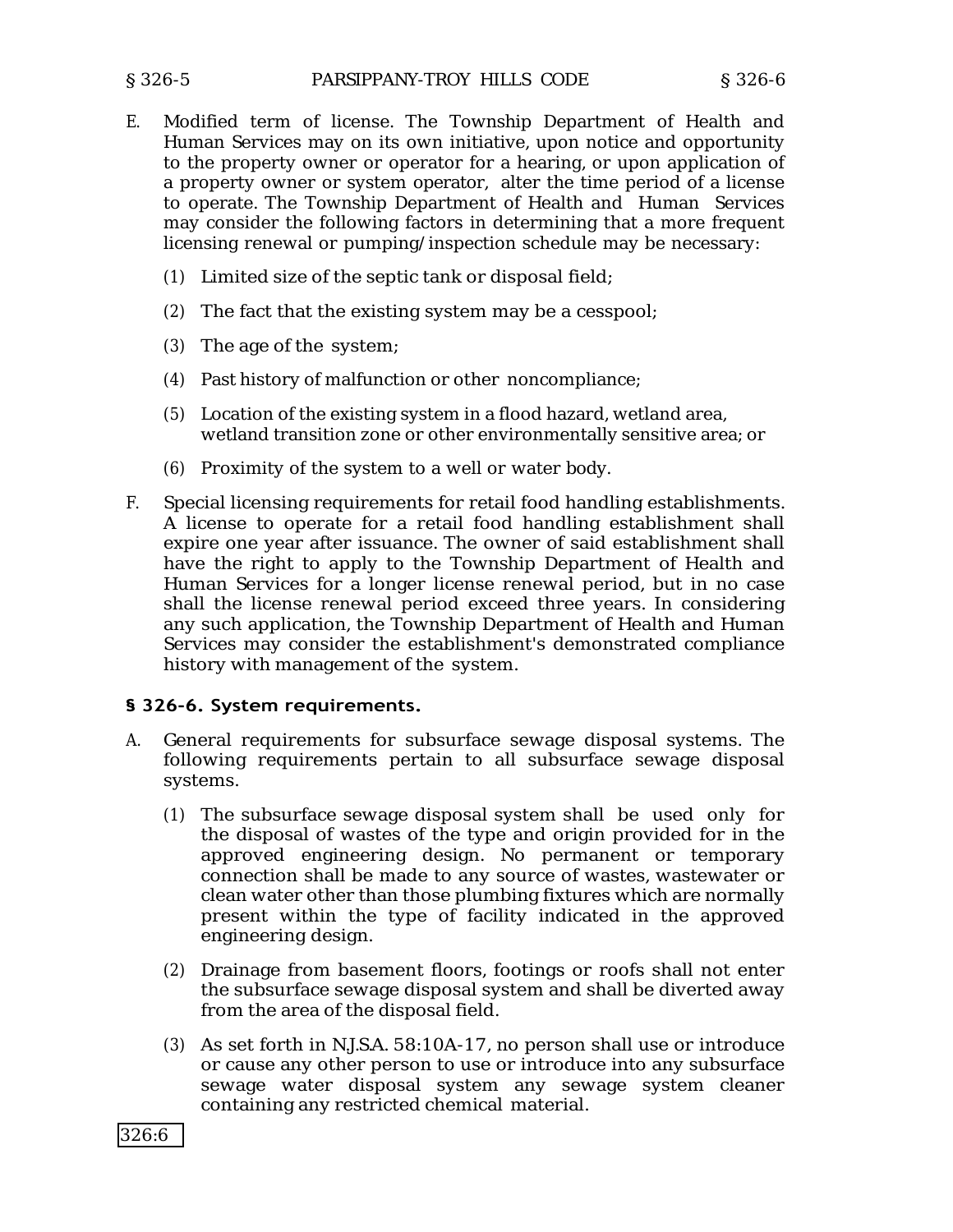#### § 326-6 SEWAGE DISPOSAL SYSTEMS, INDIVIDUAL § 326-6

- (4) Disposal of materials containing toxic substances into a subsurface sewage disposal system is prohibited. Materials containing toxic substances include, but are not limited to, waste oil (other than cooking oil), oil-based or acrylic paints, varnishes, photographic solutions, pesticides, insecticides, paint thinners, organic solvents or degreasers and drain openers.
- (5) Inert or nonbiodegradable substances should not be disposed of in the subsurface sewage disposal system. Such substances include, but are not limited to, disposable diapers containing plastic, cat box litter, coffee grounds, cigarette filters, sanitary napkins, facial tissues and wet-strength paper towels.
- (6) Large quantities of cooking greases or fats shall not be discharged into systems not equipped with a grease trap designed and constructed as prescribed in N.J.A.C. 7:9A-8.1.
- (7) Major plumbing leaks shall be repaired promptly to prevent hydraulic overloading of the system.
- (8) Vehicle traffic and vehicular parking shall be kept away from the aspects of the system, unless the system has been specifically designed to support vehicular traffic.
- B. Disposal field maintenance requirements. The following additional requirements pertain to subsurface sewage disposal systems which incorporate disposal fields.
	- (1) The area of the disposal field shall be kept free of encroachments from decks, pools, sprinkler systems, driveways, patios, accessory buildings, additions to the main building and trees or shrubbery whose roots may cause clogging of any part of the system.
	- (2) Grading shall be maintained in a condition that will promote run-off of rainwater and prevent ponding.
	- (3) All drainage from roofs, footing drains, ditches or swales shall be diverted away from the disposal field.
	- (4) Vegetation shall be maintained to prevent soil erosion.
	- (5) Vehicle traffic and vehicular parking shall be kept away from the area of the disposal field, unless the disposal field has been specifically designed to support vehicular traffic.
- C. Abandonment of subsurface sewage disposal systems.

326:7

(1) When it is necessary to abandon a system or components of a system, all septic tanks, dosing tanks, seepage pits, dry wells and cesspools which are to be abandoned shall be emptied of wastes and removed or filled completely with sand, gravel, stones or soil material in a manner which is acceptable to the Township Department of Health and Human Services.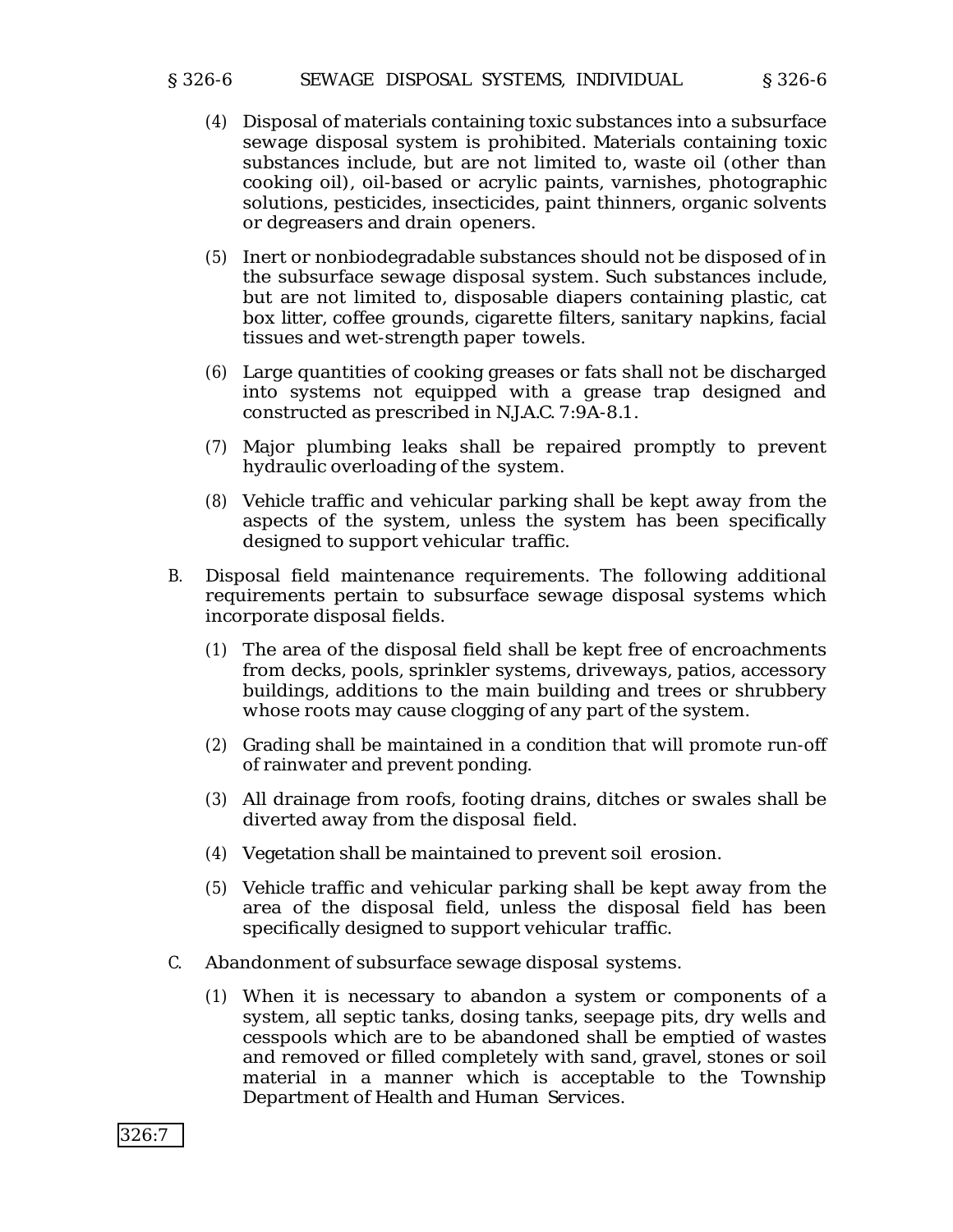- (2) Except when done as part of or in conjunction with an alteration, permits must be obtained from the Township Department of Health and Human Services and the Township Building Department prior to abandoning any subsurface sewage disposal system or component of said system.
- D. Inspection and maintenance requirements for systems with grease traps. The following additional requirements apply to subsurface sewage disposal systems which utilize grease traps.
	- (1) Grease traps shall be inspected and cleaned out at a frequency adequate to prevent the volume of grease from exceeding the grease retention capacity. Grease shall be removed whenever 75% of the grease retention capacity has been reached.
	- (2) Pumping of grease traps shall be performed by a solid waste hauler registered with the NJDEP in accordance with the requirements of N.J.A.C. 7:26-3.1.
	- (3) Equipment used in the pumping of grease traps shall meet the following requirements:
		- (a) Mobile tanks shall be securely mounted on trucks or trailers, shall be watertight and provided with a leakproof cover and shall be vented to permit the escape of gases but not the liquid or solid contents of the tank.
		- (b) Pumps and hoses shall be maintained and operated in a condition that will prevent the leakage of sewage.
		- (c) Equipment shall be available to permit accurate measurement of the volume of grease in relation to the grease retention capacity of the grease trap.
		- (d) Pumping of grease traps shall be conducted in such a manner that the entire contents of the grease trap including both liquids and solids are removed.
		- (e) Pumping shall be carried out in a manner that will prevent spillage of sewage onto the ground. If any spillage occurs, the solid portion shall be immediately removed and disposed of in a sanitary manner and the area of the spill shall be disinfected using a method acceptable to the Township Department of Health and Human Services.
		- (f) Grease and other waste materials removed from grease traps shall be disposed of in accordance with the requirements of the Statewide Sludge Management Plan adopted pursuant to N.J.S.A. 13:1E-1 et seq. and N.J.S.A. 58:11A-1 et seq., as well as any other applicable state or local rules, regulations, ordinances or directives.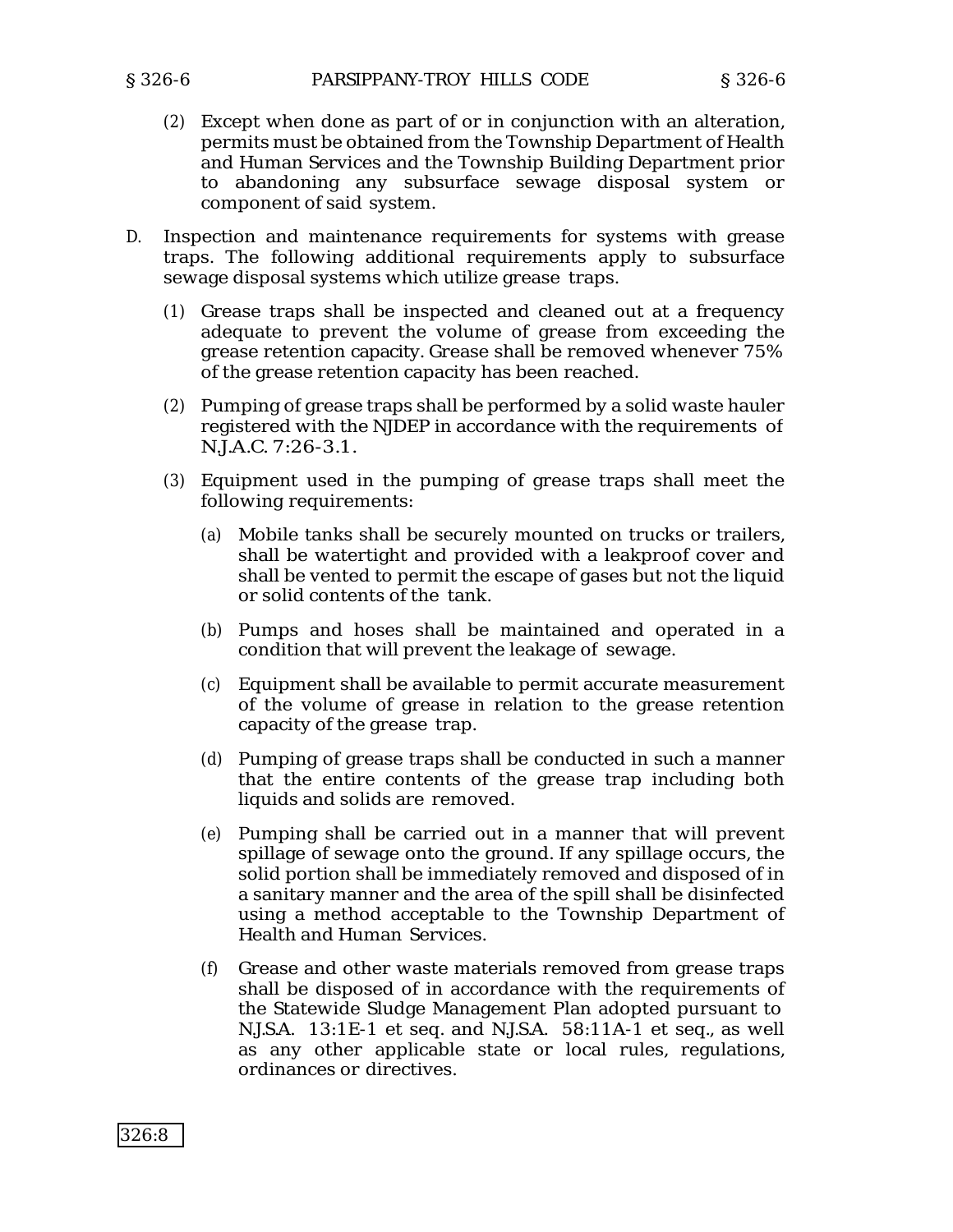#### § 326-6 SEWAGE DISPOSAL SYSTEMS, INDIVIDUAL § 326-7

- E. Maintenance of dosing tanks. The following additional requirements pertain to subsurface sewage disposal systems which incorporate dosing tanks.
	- (1) Dosing tanks and associated pumps, siphons, switches, alarms, electrical connections and wiring shall be maintained in proper working order.
	- (2) Any solids that accumulate in the dosing tank shall be removed and disposed of in a sanitary manner.

## **§ 326-7. Emptying, relieving or pumping out of systems.**

- A. Prior to emptying, relieving or pumping out all or a portion of any individual or nonindividual subsurface sewage disposal system within the Township, the septic sludge removal operator shall obtain a septic sludge removal permit from the Township Department of Health and Human Services.
- B. The septic sludge removal operator shall complete all information on the septic sludge removal permit and deliver one copy to the property owner and one copy to the Township Department of Health and Human Services within 72 hours of the time that the individual or nonindividual subsurface sewage disposal system is pumped. Failure to deliver said report within the required time frame shall be considered to be a violation of this chapter.
- C. In addition to the permit required under Subsection A above, the pumping of septic tanks shall be performed by a solid waste hauler registered with the NJDEP in accordance with the requirements of N.J.A.C. 7:26-1.1 et seq.
- D. Equipment used in the pumping of septic tanks shall meet the following requirements:
	- (1) Mobile tanks shall be securely mounted on trucks or trailers, shall be watertight and provided with a leakproof cover and shall be vented to permit the escape of gases but not the liquid or solid contents of the tank.
	- (2) Pumps and hoses shall be maintained and operated in a condition that will prevent the leakage of sewage.
	- (3) Equipment shall be available to permit the accurate measurement of the sludge and scum levels in relation to the bottom of the outlet baffle.
- E. Pumping of septic tanks shall be conducted in such a manner that the entire contents of the septic tank including both liquids and solids are removed.
- F. Pumping shall be carried out in a manner that will prevent spillage of sewage onto the ground. If any spillage occurs, the solid portion shall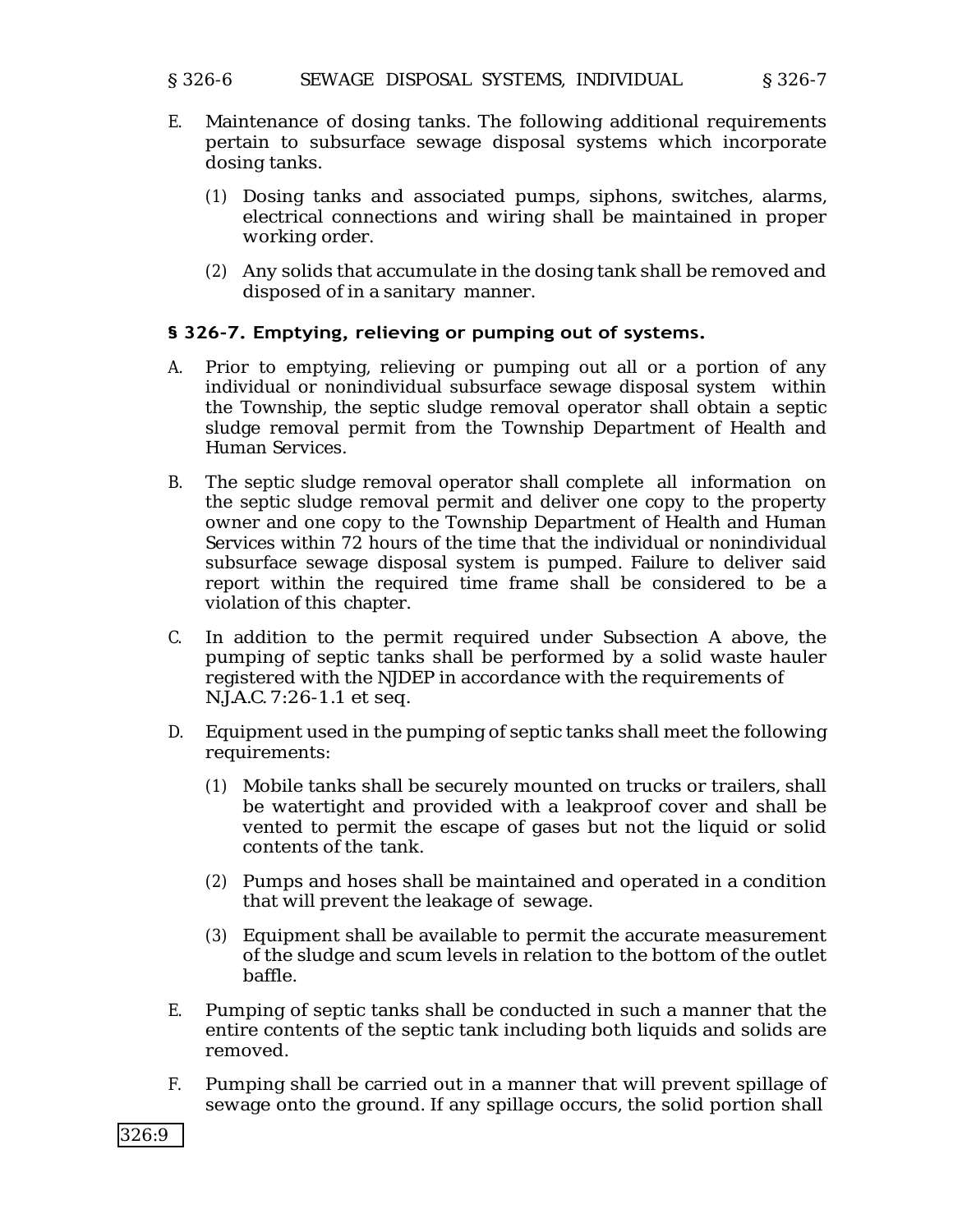be immediately removed and disposed of in a sanitary manner and the area of the spill shall be disinfected using a method acceptable to the Township Office of Health.

G. Septage shall be disposed of at a sewage treatment plant designated in accordance with District and/or State Solid Waste Management Plans pursuant to the Statewide Sludge Management Plan adopted pursuant to N.J.S.A. 13:1E-1 et seq. and N.J.S.A 58:1A-1 et seq.

## **§ 326-8. Appeals.**

Any person aggrieved by any decision of a designee of the Township Department of Health and Human Services made pursuant to this chapter shall have the right to appeal that decision to the Township Council. Any aggrieved person seeking a hearing under this section shall make application in writing to the Township Clerk within 30 days of the decision to be appealed. The Township Clerk shall schedule the matter for a hearing on the agenda for the next regular meeting of the Township Council. The hearing shall be conducted at a meeting held pursuant to the Open Public Meetings Act.

## **§ 326-9. Enforcement.**

- A. Nuisances to be corrected.
	- (1) Any on-site sewage disposal system or component thereof that is found to be malfunctioning (as defined in N.J.A.C. 7:9A-2.1 and 7:9A-3.4) shall constitute a nuisance and shall be repaired, modified or replaced pursuant to an order of the Township Department of Health and Human Services to correct the condition caused by the malfunction. Alterations shall be performed in accordance with Standards for the Construction of Individual Subsurface Sewage Disposal Systems as adopted and implemented by the Township by virtue of this Code and any amendments thereto.
	- (2) Any individual or nonindividual subsurface sewage disposal system which has not been maintained in accordance with N.J.A.C. 7:9A:12.3, Septic tank maintenance, is hereby declared a nuisance.
	- (3) Any individual or nonindividual subsurface sewage disposal system which is constructed, installed, altered, operated or maintained in violation of this section, the DEP regulations, any rule or regulation promulgated pursuant to this chapter or any permit, certificate or license issued pursuant to this chapter is hereby declared to be a nuisance.
	- (4) In addition the powers provided for in N.J.A.C. 7:9A-1.1 et seq., the Township Department of Health and Human Services retains its authority to abate any nuisance in accordance with the provisions of N.J.S.A. 26:3-45 et seq.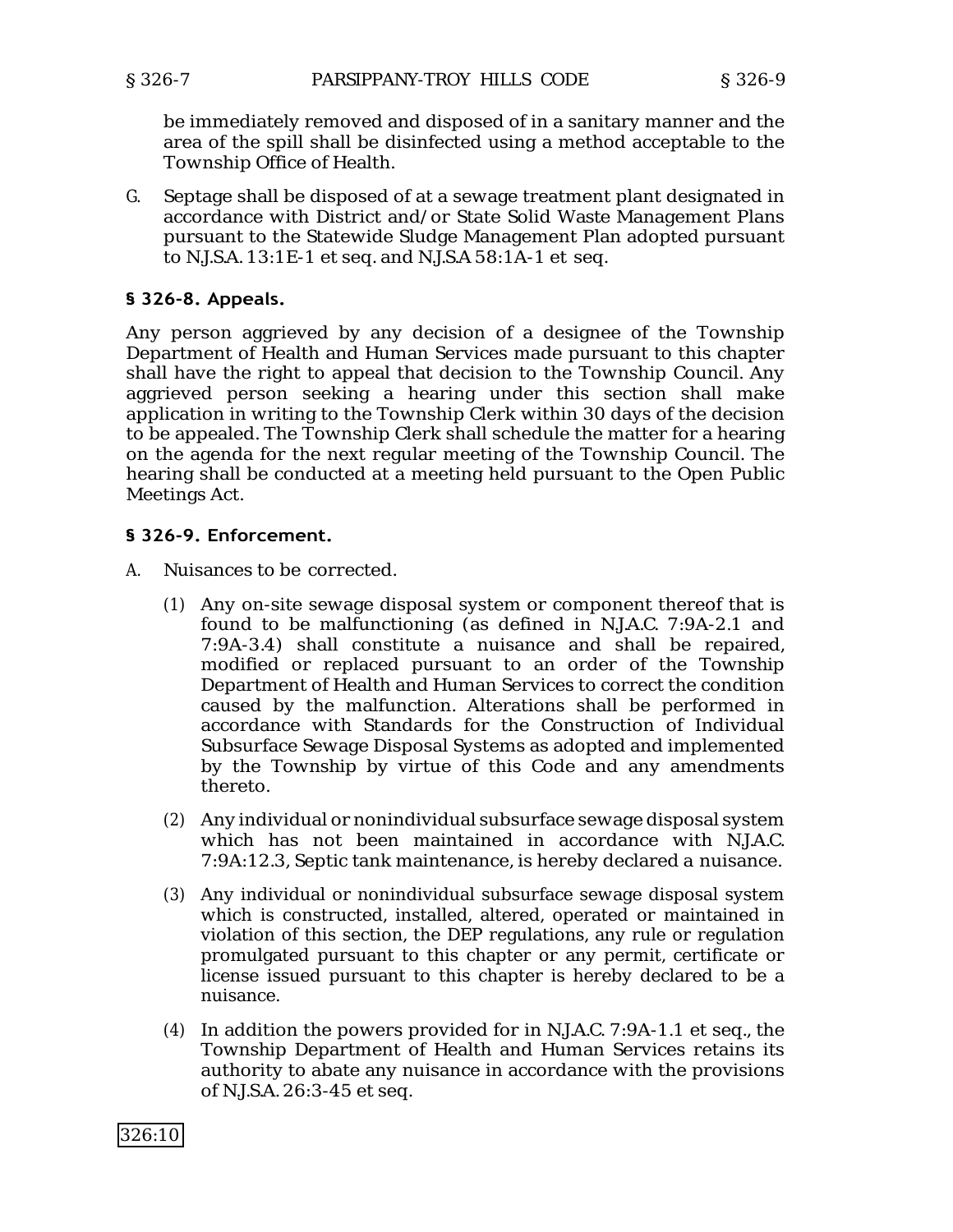## § 326-9 SEWAGE DISPOSAL SYSTEMS, INDIVIDUAL § 326-11

- B. Malfunctioning subsurface sewage disposal system; inspections of system; revocation of license.
	- (1) The Township Department of Health and Human Services shall have the right to inspect any system which shows evidence of any malfunction. Such evidence may include, but not be limited to, foul odors, leakage to ground surface, or soggy ground over system. Water and/or soil samples may be taken to confirm the existence of a malfunctioning system.
	- (2) The Township Department of Health and Human Services may require that any malfunctioning system be corrected by servicing or by replacement or alteration of the system.
	- (3) Until any necessary replacement or alteration of a system hasbeen accomplished, the Township Department of Health and Human Services may require pumping and the removal of the entire contents of the septic tank for the system (both liquids and solids) at intervals specified by the Township Department of Health and Human Services.
	- (4) No provision to this chapter shall be interpreted as precluding the Township Department of Health and Human Services from revoking a license issued by the Township Department of Health and Human Services for the operation of a system in the event that the Township Department of Health and Human Services shall determine that such action is necessary and appropriate for the enforcement of this chapter. Any such revocation shall be upon notice to the owner or operator, with an opportunity to comment or appeal.

## **§ 326-10. Right of entry.**

In furtherance of the rights granted to the Township Department of Health and Human Services in N.J.S.A. 26:3-45 et seq. and N.J.A.C. 7:9-3.19, any employee or agent of the Township Department of Health and Human Services, upon presentation of identification, shall have the right to enter upon property where an individual or nonindividual subsurface sewage disposal system is located for the purpose of observation, inspection, monitoring and/or sampling of the on-site sewage disposal system. This authority is exercised by virtue of N.J.S.A. 26:3-31 as a necessary and reasonable method of furthering the duties of the Township Department of Health and Human Services as enumerated therein.

## **§ 326-11. Fees.**

A. Any application for the initial issuance or annual renewal of a license to engage in the business of construction, repairing or reconstructing any individual sewage disposal system or privy shall be accompanied by a nonrefundable application fee of \$50.